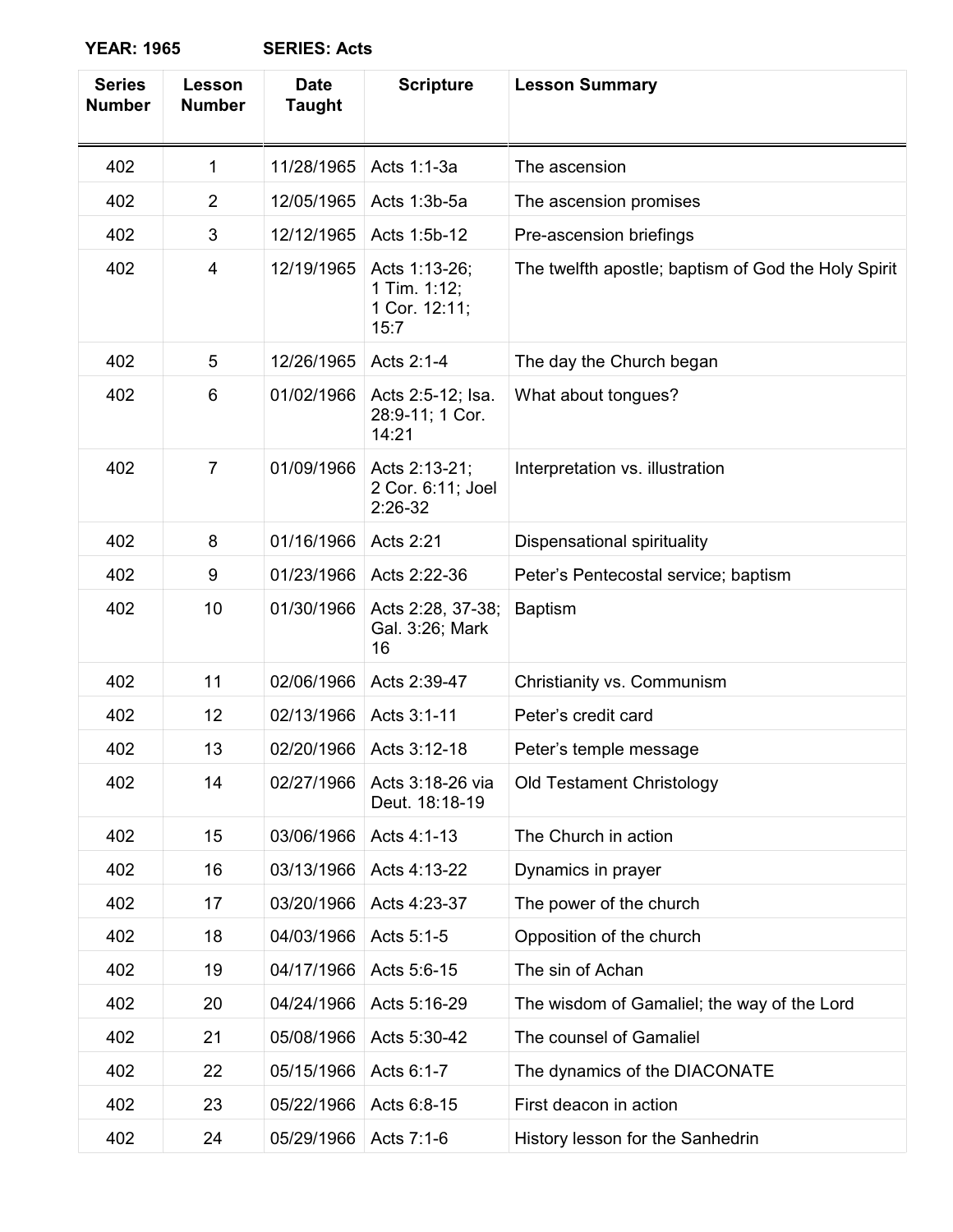| <b>Series</b><br><b>Number</b> | <b>Lesson</b><br><b>Number</b> | <b>Date</b><br><b>Taught</b> | <b>Scripture</b>                           | <b>Lesson Summary</b>                    |
|--------------------------------|--------------------------------|------------------------------|--------------------------------------------|------------------------------------------|
| 402                            | 25                             | 06/05/1966                   | Acts 7:7-13                                | The dynamics of a decision, Part I       |
| 402                            | 26                             | 06/12/1966                   | Acts 7:14-29                               | The dynamics of a decision, Part II      |
| 402                            | 27                             | 06/19/1966                   | Acts 7:30-41                               | The judgment of the judgers              |
| 402                            | 28                             | 07/10/1966                   | Acts 7:20, 34-42                           |                                          |
| 402                            | 29                             | 07/17/1966                   | Acts 7:36-47                               | The discovery of grace                   |
| 402                            | 30                             | 07/24/1966                   | Acts 7:48-60                               | The worst sinner in history              |
| 402                            | 31                             | 07/31/1966                   | Acts 8:1-4; Phil.<br>4:11; 2 Cor.<br>11:24 | Vapor trails of life - Part I            |
| 402                            | 32                             | 08/07/1966                   | Acts 8:5-9                                 | Vapor trails of life - Part II           |
| 402                            | 33                             | 08/28/1966                   | Acts 8:9-24                                | The Samaritan's Pentecost                |
| 402                            | 34                             | 09/04/1966                   | Acts 8:25-40                               | <b>Treasurer of Ethiopia</b>             |
| 402                            | 35                             | 09/11/1966                   | Acts 9:1-9 via<br>Rom. 9                   | Introducing the 12 <sup>th</sup> apostle |
| 402                            | 36                             | 09/18/1966                   | Acts 9:10-12                               | The power of ordinary life               |
| 402                            | 37                             | 09/25/1966                   | Acts 9:14-19                               | Progress of Paul                         |
| 402                            | 38                             | 10/02/1966                   | Acts 9:20-30                               | Progress of Paul                         |
| 402                            | 39                             | 10/09/1966                   | Acts 9:31-43                               | Progress of Peter                        |
| 402                            | 40                             | 10/16/1966                   | Acts 10:1-4                                | The Gentile Pentecost                    |
| 402                            | 41                             | 10/23/1966                   | Acts 10:5-16                               | The thirty mile problem                  |
| 402                            | 42                             | 10/30/1966                   | Acts 10:17-23                              | <b>Gentile Pentecost #2</b>              |
| 402                            | 43                             | 11/06/1966                   | Acts 10:24-36                              | Gentile Pentecost #3                     |
| 402                            | 44                             | 11/13/1966                   | Acts 10:36-43                              | Finale of the Gentile Pentecost #4       |
| 402                            | 45                             | 11/27/1966                   | Acts 10:43-49                              | The Gentile Pentecost #5                 |
| 402                            | 46                             | 12/04/1966                   | Acts 11:1-18                               | Mechanics of divine guidance             |
| 402                            | 47                             | 12/11/1966                   | Acts 11:19-24                              | <b>Operation Antioch</b>                 |
| 402                            | 48                             | 12/25/1966                   | Acts 11:25-30                              | The power of grace                       |
| 402                            | 49                             | 01/15/1967                   | Acts 12:1-15                               | The power of prevailing prayer           |
| 402                            | 50                             | 01/22/1967                   | Acts 12:15-25                              | Repercussions of prevailing prayer       |
| 402                            | 51                             | 01/29/1967                   | Acts 13:1-3                                | The challenge of missions                |
| 402                            | 52                             | 02/05/1967                   | Acts 13:4-12                               | The sorcerer's setback                   |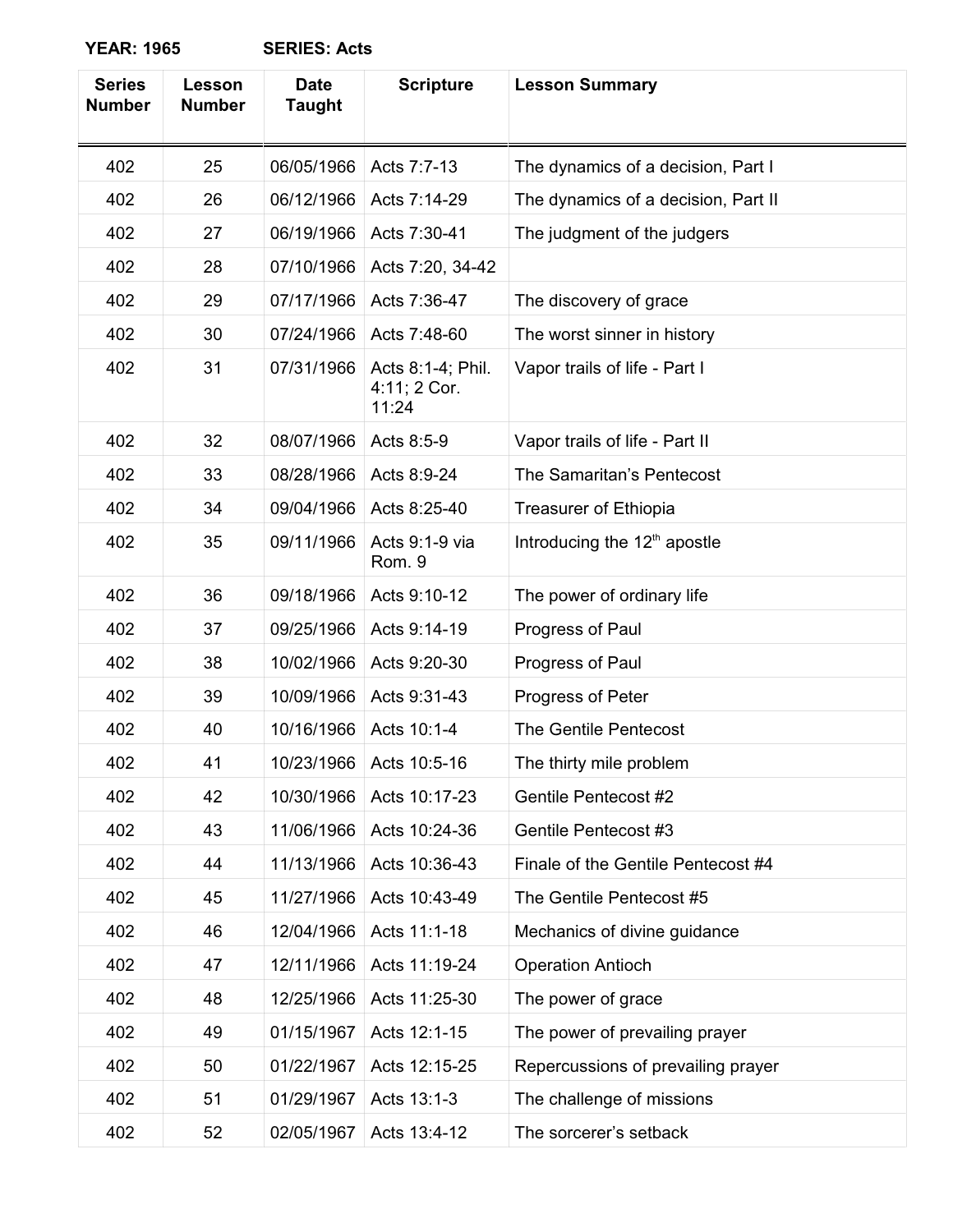| <b>Series</b><br><b>Number</b> | Lesson<br><b>Number</b> | <b>Date</b><br><b>Taught</b> | <b>Scripture</b>           | <b>Lesson Summary</b>                                                                        |
|--------------------------------|-------------------------|------------------------------|----------------------------|----------------------------------------------------------------------------------------------|
| 402                            | 53                      | 02/12/1967                   | Acts 13:13-16              | Desertion in the face of the enemy                                                           |
| 402                            | 54                      | 03/05/1967                   | Acts 13:17                 | Apostolic missionary message                                                                 |
| 402                            | 55                      | 03/12/1967                   | Acts 13:17-21              | Historical implications of God's grace                                                       |
| 402                            | 56                      | 03/19/1967                   | Acts 13:22-23              | Davidic impact on Israel                                                                     |
| 402                            | 57                      | 04/02/1967                   | Acts 13:23-30              | Back to Antioch of Pisidia                                                                   |
| 402                            | 58                      | 04/09/1967                   | Acts 13:30-41              | The message of missions                                                                      |
| 402                            | 59                      | 04/16/1967                   | Acts 13:42-52              | Response and reaction                                                                        |
| 402                            | 60                      | 04/23/1967                   | Acts 14:1-5                | Galatian evangelism                                                                          |
| 402                            | 61                      | 04/30/1967                   | Acts 14:6-16               | Lystra and Derbe                                                                             |
| 402                            | 62                      | 05/14/1967                   | Acts 14:17-19              | Under a pile of rocks                                                                        |
| 402                            | 63                      | 05/21/1967                   | Acts 14:20-28              | The road back                                                                                |
| 402                            | 64                      | 05/28/1967                   | Acts 15:1-3                | The triumph of grace                                                                         |
| 402                            | 65                      | 06/04/1967                   | Acts 15:4-6                | The illegality of legalism                                                                   |
| 402                            | 66                      | 06/11/1967                   | Acts 15:7-8                | The illegality of legalism                                                                   |
| 402                            | 67                      | 06/18/1967                   | Acts 15:9-11               | The illegality of legalism                                                                   |
| 402                            | 68                      | 06/25/1967                   | Acts 15:12-29              | The decision of the Jerusalem council                                                        |
| 402                            | 69                      | 07/02/1967                   | Acts 15:30-41              | Test of grace                                                                                |
| 402                            | 70                      | 07/09/1967                   | Acts 16:1-10               | Europe's open door                                                                           |
| 402                            | 71                      | 07/30/1967                   | Acts 16:11-18              | Cracking Europe's barrier                                                                    |
| 402                            | 72                      | 08/06/1967                   | Acts 16:19-31              | <b>Operation Philippi</b>                                                                    |
| 402                            | 73                      | 08/13/1967                   | Acts 16:30-33              | Pressure evangelism; the Philippian jailer; baptism                                          |
| 402                            | 74                      | 08/20/1967                   | Acts 16:34-40;<br>$17:1-3$ | Along the Ignatian Way; Paul's civic stand                                                   |
| 402                            | 75                      | 08/27/1967                   | Acts 17:4-14               | Operation Thessalonica; mobs                                                                 |
| 402                            | 76                      | 09/10/1967                   | Acts 17:15-20              | Mars Hill "seed pickers"                                                                     |
| 402                            | 77                      | 09/17/1967                   | Acts 17:22-25              | Paul's Mars Hill message; idolatry and demonism                                              |
| 402                            | 78                      | 09/24/1967                   | Acts 17:26-34              | Nationalism and sanctification; divine institutions;<br>God-consciousness and gospel hearing |
| 402                            | 79                      | 10/15/1967                   | Acts 18:1-8                | <b>Operation Corinth</b>                                                                     |
| 402                            | 80                      | 10/22/1967                   | Acts 18:9-17               | The Ministerial occupational hazard; God's timing;<br>Aquila                                 |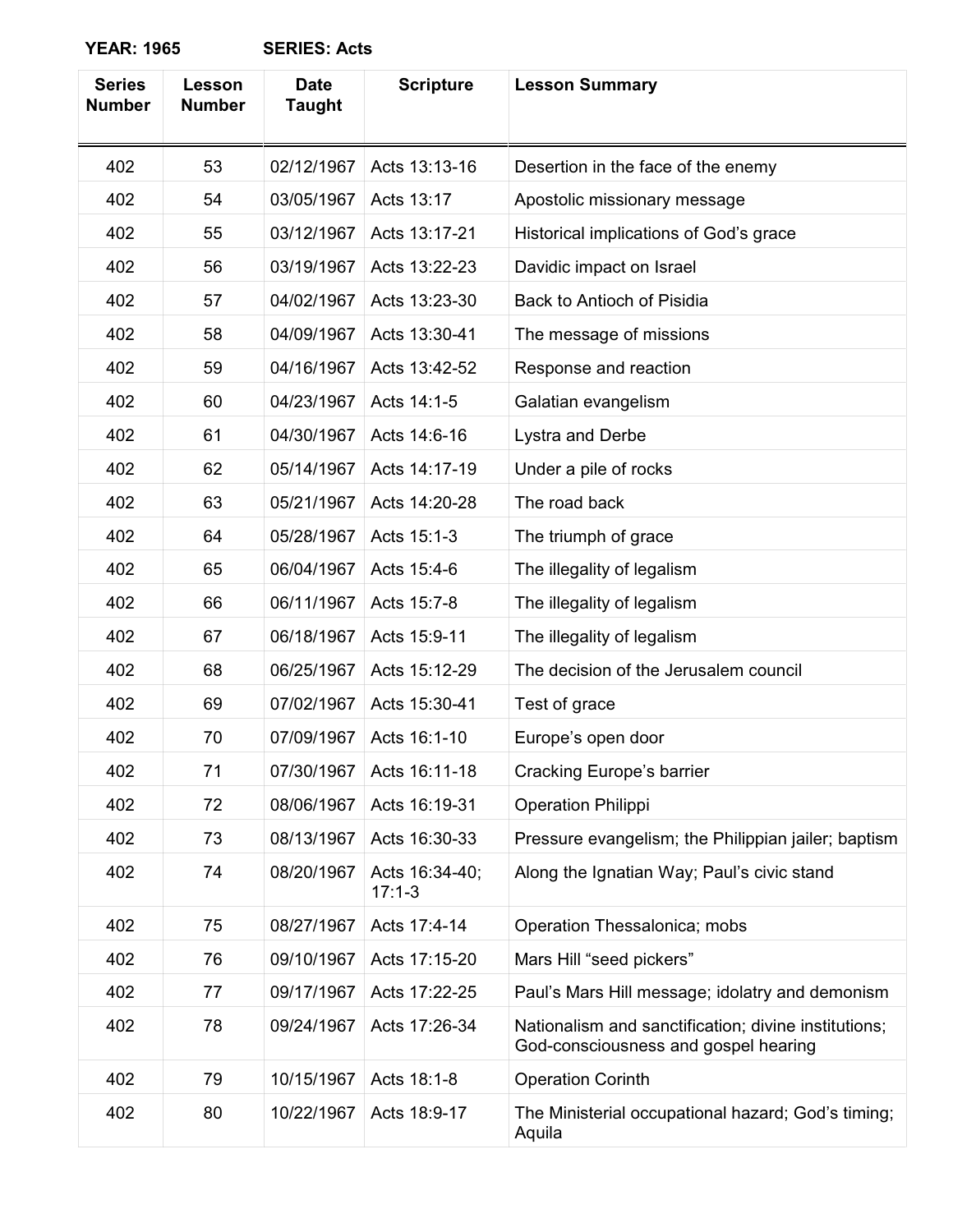| <b>Series</b><br><b>Number</b> | Lesson<br><b>Number</b> | <b>Date</b><br>Taught | <b>Scripture</b> | <b>Lesson Summary</b>                                                                                 |
|--------------------------------|-------------------------|-----------------------|------------------|-------------------------------------------------------------------------------------------------------|
| 402                            | 81                      | 11/05/1967            | Acts 18:18-28    | Ephesians interlude                                                                                   |
| 402                            | 82                      | 11/12/1967            | Acts 19:1-5      | Operation Ephesus; ministry of Holy Spirit to<br>believers                                            |
| 402                            | 83                      | 11/19/1967            | Acts 19:5-12     | Baptism/Holy Spirit; separation from apostasy;<br>tongues and healing miracles at Ephesus             |
| 402                            | 84                      | 12/03/1967            | Acts 19:13-20    | Rebound revival; demons and idolatry                                                                  |
| 402                            | 85                      | 12/10/1967            | Acts 19:20-29    | Dissertation on mob violence                                                                          |
| 402                            | 86                      | 12/17/1967            | Acts 19:30-41    | Action of the mob; Priscilla and Aquila                                                               |
| 402                            | 87                      | 12/24/1967            | Heb. 5:11-14     | Background for Acts; the Christian blockade                                                           |
| 402                            | 88                      | 12/31/1967            | Heb. 6:1-2       | Paul's greatest failure; repentance; doctrine of<br>morality                                          |
| 402                            | 89                      | 01/07/1968            | Heb. 6:1-3       | Foundation of doctrine; repentance, faith,<br>baptisms, laying on of hands, resurrection,<br>judgment |
| 402                            | 90                      | 01/14/1968            | Heb. 6:4-6       | Dallas Seminary Day; "falling away"                                                                   |
| 402                            | 91                      | 01/21/1968            | Heb. 6:7-10      | Divine vs. human good; the two immutable things                                                       |
| 402                            | 92                      | 01/28/1968            | Heb. 6:11-15     | The two immutable things                                                                              |
| 402                            | 93                      | 02/04/1968            | Heb. 6:13-20     | The two immutable things                                                                              |
| 402                            | 94                      | 02/11/1968            | Acts 20:1-4      | Life of a Pastor; God's protection of Paul from<br>assassins                                          |
| 402                            | 95                      | 02/18/1968            | Acts 20:5-6      | Death and resuscitation; doctrine of the soul                                                         |
| 402                            | 96                      | 03/10/1968            | Acts 20:7-12     | Soul of Eutychus                                                                                      |
| 402                            | 97                      | 06/30/1968            | Acts 20:13-19    | Itinerary of Pastor; obedience to the pastor                                                          |
| 402                            | 98                      | 07/14/1968            | Acts 20:17-19    | Paul's pastors conference; pastor-teacher gift and<br>function                                        |
| 402                            | 99                      | 07/21/1968            | Acts 20:20-21    | Paul's pastors conference; witnessing;<br>repentance; Dr. Davajan's testimony                         |
| 402                            | 100                     | 07/28/1968            | Acts 20:22-25    | Paul's message to pastor-teachers at Ephesus                                                          |
| 402                            | 101                     | 08/11/1968            | Acts 20:26-28    | Warning to the pastors, responsibility                                                                |
| 402                            | 102                     | 08/18/1968            | Acts 20:28-30    | False teachers                                                                                        |
| 402                            | 103                     | 08/25/1968            | Acts 20:31       | Every believer in full-time Christian service;<br>alertness of the pastor-teacher                     |
| 402                            | 104                     | 09/01/1968            | Acts 20:32-38    | 5 deposits in Scripture; giving; seminary training                                                    |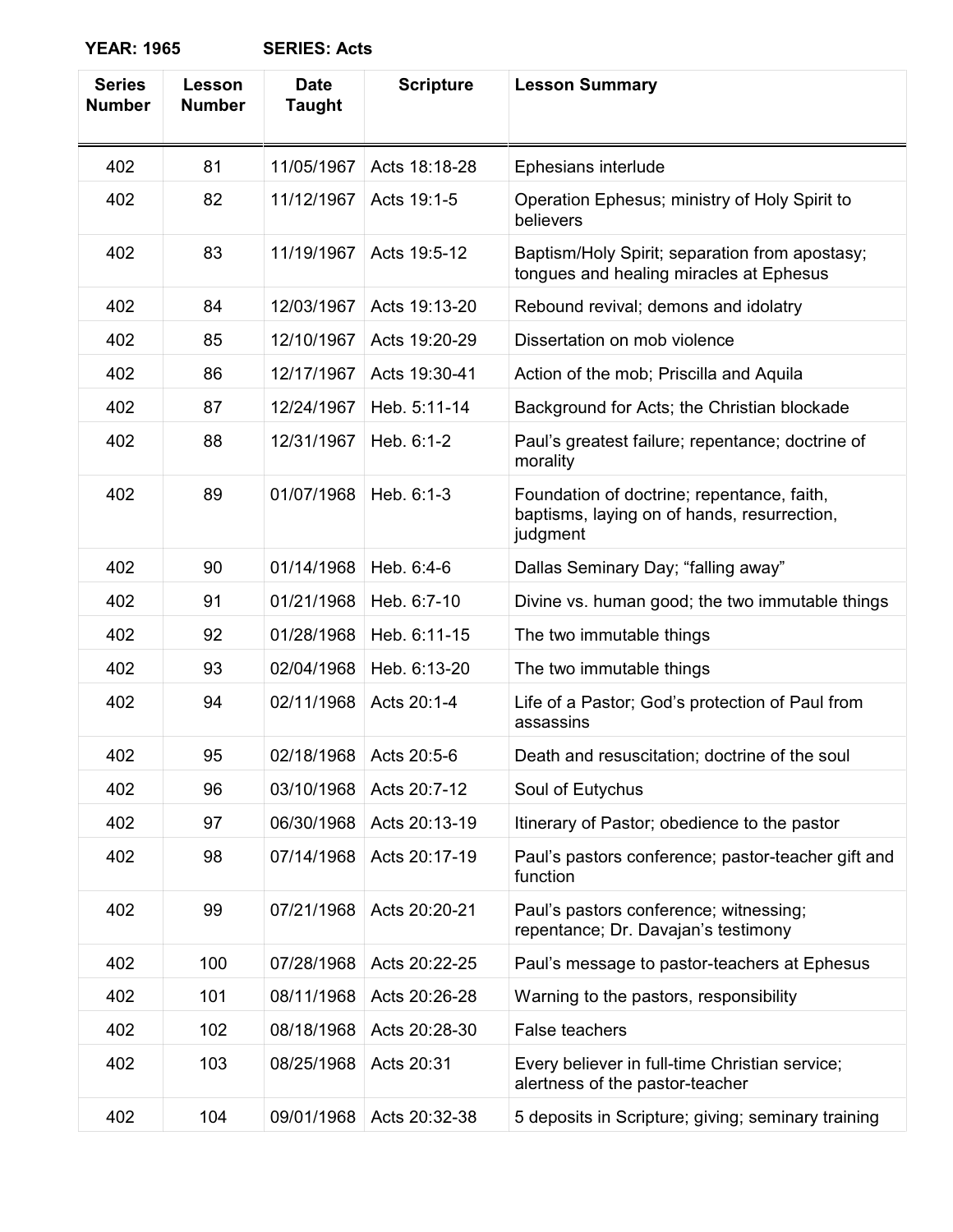| <b>Series</b><br><b>Number</b> | Lesson<br><b>Number</b> | <b>Date</b><br>Taught | <b>Scripture</b>                | <b>Lesson Summary</b>                                                                                               |
|--------------------------------|-------------------------|-----------------------|---------------------------------|---------------------------------------------------------------------------------------------------------------------|
| 402                            | 105                     | 09/08/1968            | Acts 21:1-6                     | Divine guidance and will of God; warning to Paul:<br>don't go to Jerusalem                                          |
| 402                            | 106                     | 09/15/1968            | Acts 21:7-14                    | Agabus' warning to Paul; God's will; believers'<br>volition                                                         |
| 402                            | 107                     | 09/22/1968            | Acts 21:15-20a                  | Jerusalem pastors invite Paul to an act of legalism                                                                 |
| 402                            | 108                     | 09/29/1968            | Acts 21:20b-25                  | Geographical and operational will of God; legalism<br>causes the believer to become unstable and<br>inconsistent    |
| 402                            | 109                     | 10/13/1968            | Acts 21:26                      | Will of God; Paul's sin; taking a vow                                                                               |
| 402                            | 110                     | 10/27/1968            | Acts 21:27-29                   | Paul out of fellowship; 3 categories of the will of<br>God; religion; mental attitude sins; respect for the<br>flag |
| 402                            | 111                     | 11/03/1968            | Acts 21:30-31                   | Attacks on freedom; mob action against Paul;<br>privacy                                                             |
| 402                            | 112                     | 11/10/1968            | Acts 21:32-37                   | Rioting and crime; doc/human freedom; Paul<br>delivered                                                             |
| 402                            | 113                     | 11/17/1968            | Acts 21:38-40                   | Objectivity and protection under Roman law                                                                          |
| 402                            | 114                     | 11/24/1968            | Acts 22:1-3                     | Poise; good manners; Paul's defense before the<br>Lord                                                              |
| 402                            | 115                     | 12/15/1968            | Acts 22:4-5                     | Objectivity based on learning law; Roman,<br>English, and Jewish Law; Paul's persecution of<br>believers            |
| 402                            | 116                     | 12/22/1968            | Acts 22:6-12                    | The power of ordinary life                                                                                          |
| 402                            | 117                     | 12/29/1968            | Acts 22 via Prov.<br>$27:1 - 7$ | Six enemies of the ordinary life (Hallelujah chorus<br>at end)                                                      |
| 402                            | 118                     | 01/05/1969            | Acts 22:12-21a                  | God's provision; God's cognizance of human free<br>will                                                             |
| 402                            | 119                     | 01/12/1969            | Acts 22:21b-30                  | Paul's scourging                                                                                                    |
| 402                            | 120                     | 02/09/1969            | Acts 23:1-5                     | Paul before the Sanhedrin; expletives, reviling the<br>high priest; civil disobedience; problems of the<br>poor     |
| 402                            | 121                     | 02/23/1969            | Acts 23:6-11                    | Paul's defense; emotion taking precedence over<br>doctrine                                                          |
| 402                            | 122                     | 03/02/1969            | Acts 23:12-13                   | Assassination plot; no spiritual advance by taking<br><b>VOWS</b>                                                   |
| 402                            | 123                     | 03/09/1969            | Acts 23:14-15;<br>2 Tim. 2:1-2  | Qualification and function of the pastor-teacher                                                                    |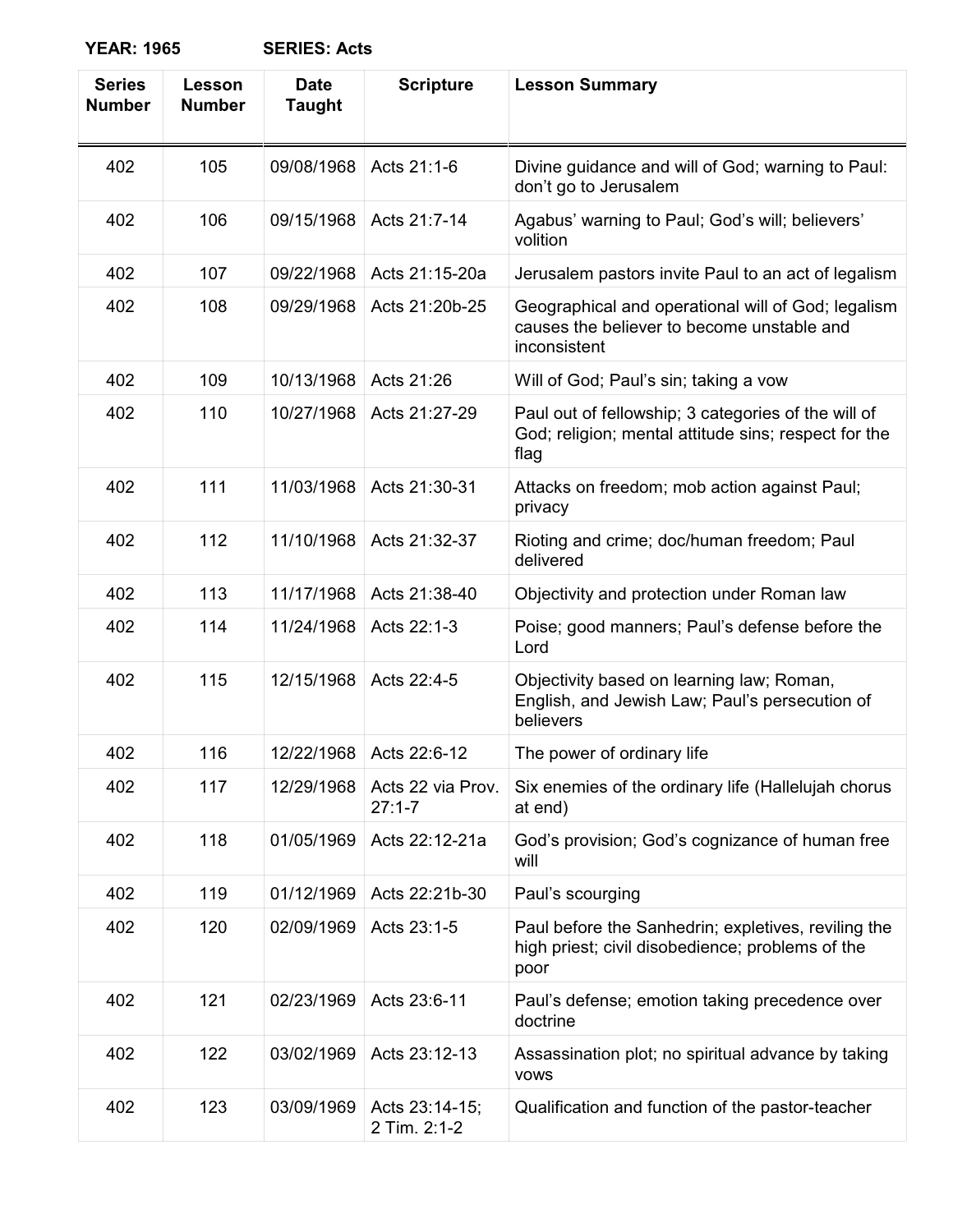| <b>Series</b><br><b>Number</b> | Lesson<br><b>Number</b> | <b>Date</b><br><b>Taught</b> | <b>Scripture</b>                       | <b>Lesson Summary</b>                                                                                            |
|--------------------------------|-------------------------|------------------------------|----------------------------------------|------------------------------------------------------------------------------------------------------------------|
| 402                            | 124                     | 03/16/1969                   | Acts 23:16-35                          | Attacks on grace; tether from Claudius Lycius to<br>Felix                                                        |
| 402                            | 125                     | 04/06/1969                   | Acts 24:1-6                            | Historical background on Herod's family                                                                          |
| 402                            | 126                     | 04/13/1969                   | Acts 24:8-10                           | Outline of Paul's defense before Felix                                                                           |
| 402                            | 127                     | 04/27/1969                   | Acts 24:11-16                          | Paul before Felix; objectivity of Roman law                                                                      |
| 402                            | 128                     | 05/04/1969                   | Acts 24:17-22                          | Divine establishment; liberalism; objectivity of<br>Roman law                                                    |
| 402                            | 129                     | 05/25/1969                   | Acts 24 via<br>2 Tim. 3:8-12           | Opposition to Paul; scar tissue in soul/Jannes &<br>Jambres                                                      |
| 402                            | 130                     | 06/01/1969                   | Acts 24:22-27                          | God's plan is never hindered; historical<br>background of Nero, Priscilla, Bernice, Felix;<br>witnessing by Paul |
| 402                            | 131                     | 06/08/1969                   | Acts 25:1-12;<br>Rom. 8:28             | Festus; Paul's trial in Caesarea; God's plan moves<br>on                                                         |
| 402                            | 132                     | 06/15/1969                   | Acts 25:13-16                          | Family history of Herod; facade of self-<br>righteousness                                                        |
| 402                            | 133                     | 06/22/1969                   | Acts 25:17-22                          | Festus and his dilemma regarding Paul                                                                            |
| 402                            | 134                     | 06/29/1969                   | Acts 25; Ex.<br>20:4-6; Deut.<br>24:16 | Culpability; four generation curse                                                                               |
| 402                            | 135                     | 07/13/1969                   | Acts 25:23-26:3                        | Paul before the VIP's in Festus' court                                                                           |
| 402                            | 136                     | 07/27/1969                   | Acts 26:1-3                            | Paul's poise from doctrine in his soul; ECS                                                                      |
| 402                            | 137                     | 08/03/1969                   | Acts 26:6-12                           | Paul's defense; Old Testament covenants;<br>Coniah's curse                                                       |
| 402                            | 138                     | 08/10/1969                   | Acts 26:13-17                          | Paul's account of his conversion                                                                                 |
| 402                            | 139                     | 08/17/1969                   | Acts 26:17-20                          | Failures and grace orientation; inheritance of<br>property                                                       |
| 402                            | 140                     | 08/24/1969                   | Acts 26:20-22                          | Anthropopathisms; repentance                                                                                     |
| 402                            | 141                     | 09/07/1969                   | Acts 26:23-32                          | Paul's message before Festus and Agrippa                                                                         |
| 402                            | 142                     | 09/28/1969                   | Acts 27:1-3                            | Voyage to Rome - cursing turned to blessing                                                                      |
| 402                            | 143                     | 10/12/1969                   | Acts 27:4-13                           | Paul's common sense warning about impending<br>danger                                                            |
| 402                            | 144                     | 10/19/1969                   | Acts 27:14-20                          | Paul in great storm at sea; preparation for the<br>crisis                                                        |
| 402                            | 145                     | 10/26/1969                   | Acts 27:21-23                          | Paul establishes his authority in the crisis                                                                     |